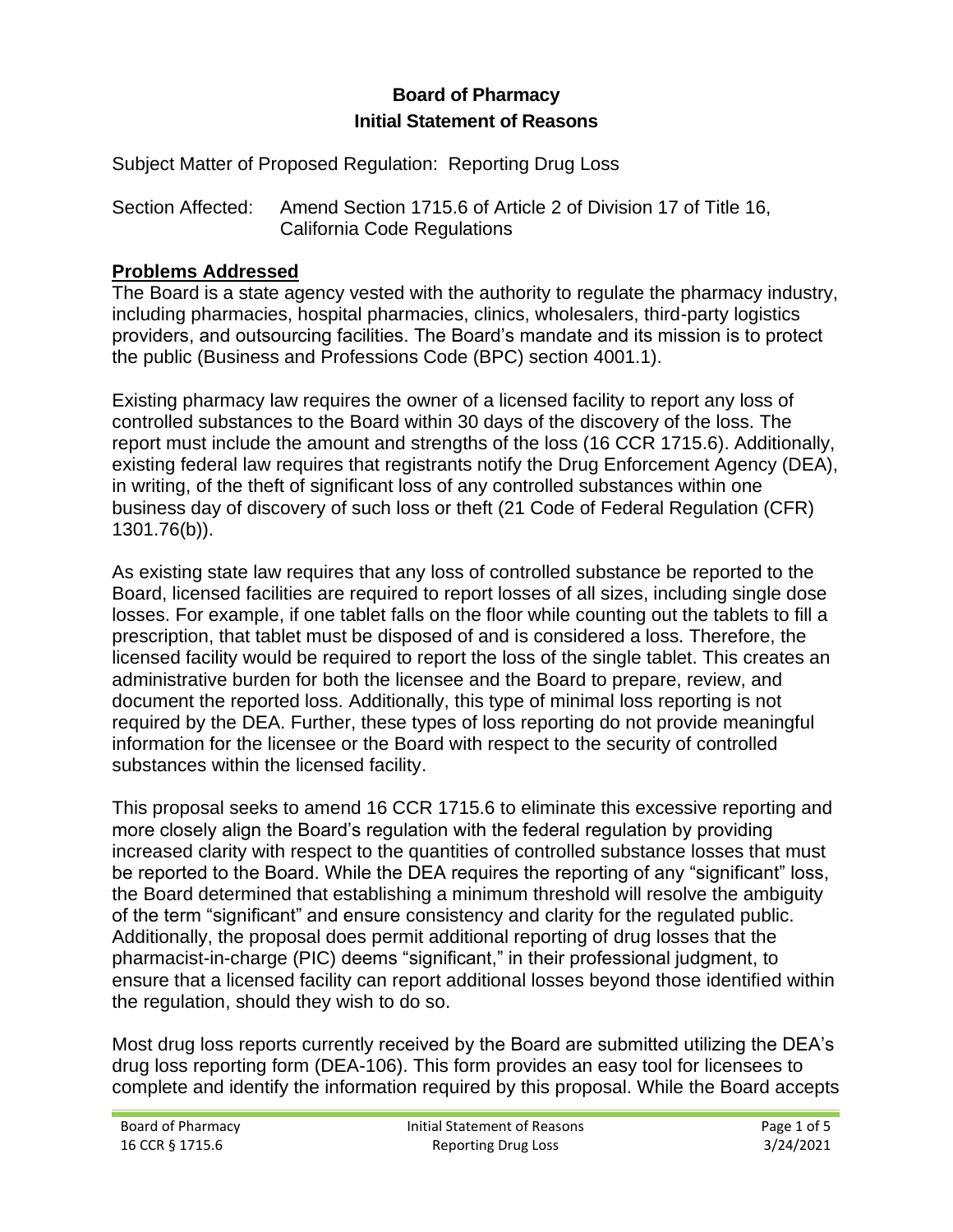the DEA-106 form, it is not mandatory, and licensees can report the information in a manner that works for the licensed facility.

### **Benefits**

This proposal will more closely align the Board's regulation with the federal drug loss reporting requirement. Additionally, it will increase clarity for the regulated public by establishing a minimum drug loss reporting threshold, within regulation, which will resolve the ambiguity of the term "significant" between the federal versus state reporting requirements.

## **Specific Purpose of Proposed Changes and Rationale**

Subdivision (a) is amended to require that the owner of the licensed facility submit a report to the Board containing specific information identified in subdivision (b) no later than 30 days after the date of discovery of a drug loss. This is in existing regulation; however, the language has been amended for increased clarity to the regulated public. The phrases "a report containing the information in subdivision (b)", "no later than", and "after the date" have been added to ensure that the regulated public has a clear understanding of what must be submitted and the timing of when the information must be submitted.

Subdivision (a)(1) is amended to read "Any loss of a controlled substance in one of the following categories on or after the same day of the previous year at equal or exceed:"

- Subdivision (a)(1)(A) adds "For tablets, capsules, or other oral medication, 99 dosage units."
- Subdivision (a)(1)(B) adds "For single-dose injectable medications, lozenges, film, such as oral, buccal, and sublingual, suppositories, or patches, 10 dosage units."
- Subdivision (a)(1)(C) adds "For injectable multi-dose medications, medications administered by continuous infusion, or any other multi-dose unit not described by subparagraph (A), two or more multi-dose vials, infusion bags, or other containers."

The Board selected these products based on the common package size, possible loss reasons, and how data is recorded and reported by the Board. Tablets and capsules are commonly dispensed as 100 doses or 90 doses. As the losses are the aggregate total over the previous one year, the Board determined that a total loss of 99 doses or more needed to be reported to the Board. With respect to single-dose, lozenges, film, or patches, again, the most common and smallest package available is a box of 10 doses. The Board determined that the loss of an entire box needed to be reported. Finally, for multi-dose and infusion, since these package sizes contain multiple doses, a loss of one could possibly be due to it being misplaced; however, because there are multiple doses, a loss of 2 multi-dose vials/bags/containers, may represent a trend. The Board determined that reporting losses of 99 or more, 10 or more, and 2 or more, respectively,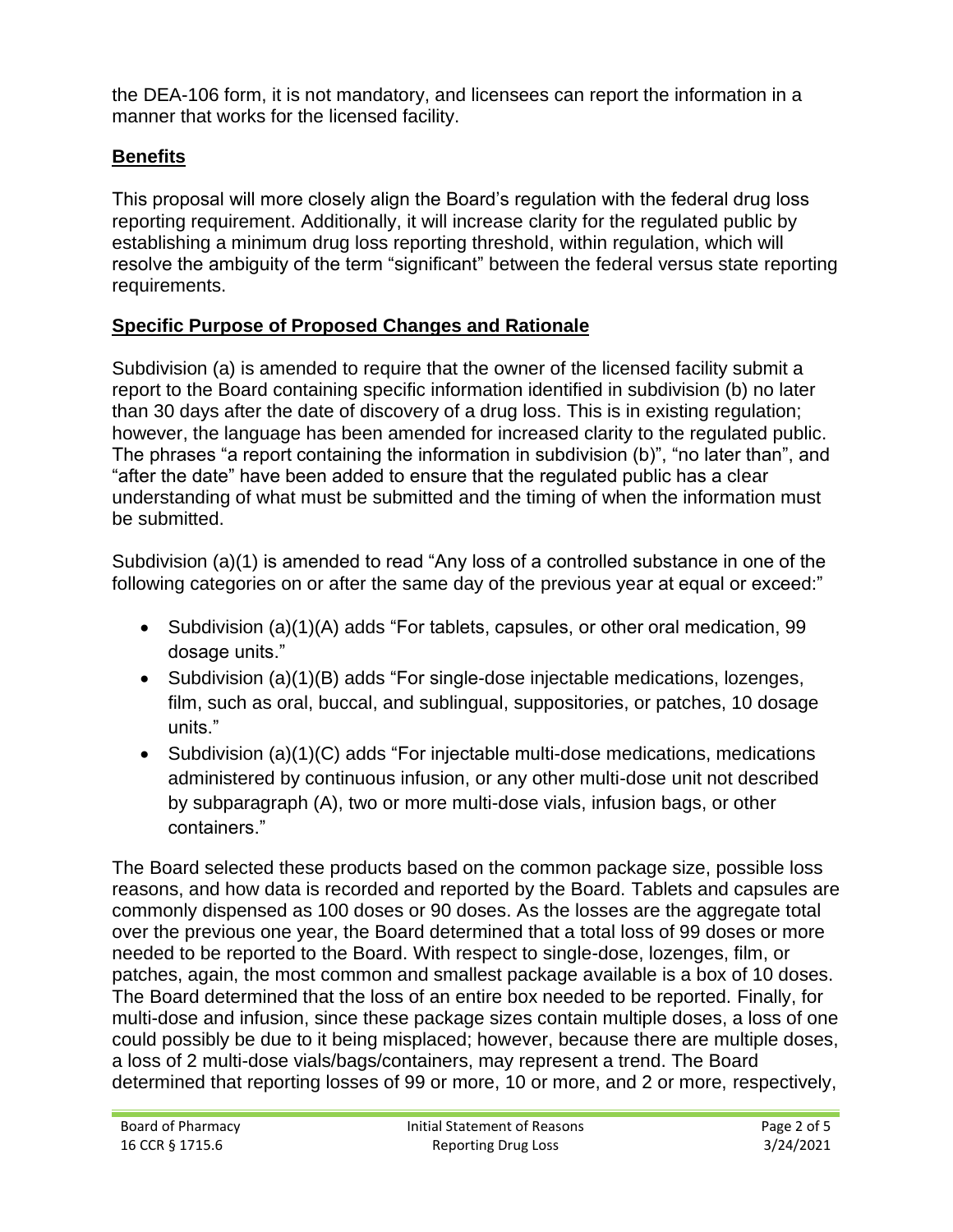will put the losses on the facility's, as well as the Board's, radar; this ensures that trends or possible issues with how substances are being handled within the facility can be identified before they result in major drug losses.

Subdivision (a)(2) adds the requirement to report any loss of controlled substance, regardless of the amount, if the loss resulted from employee theft. The Board determined that a licensed facility must report any instance of employee theft of a controlled substance no matter how small. Employee theft of controlled substances must be investigated, by Board inspectors, to ensure that no additional controlled substances have been diverted and that appropriate action can be taken against the subject employee's license to restrict their access to controlled substance in the future.

Subdivision (a)(3) adds the requirement to report all other significant loss as determined by the PIC. The Board determined that it was necessary to allow the PIC, in the PIC's professional judgment, to report losses outside of those required by the regulation. The PIC will be able to determine if a loss is significant for their pharmacy. A significant loss at one pharmacy may not be a significant loss at another pharmacy based on the amount of controlled substances dispensed by the pharmacy or by other factors specific to that pharmacy. Additionally, the Board determined that use of the term "significant" was appropriate, in this section, to align with the federal drug loss reporting requirements. Title 21, Code of Federal Regulations (CFR) section 1301.74(c) requires "registrants to notify their Drug Enforcement Administration (DEA) field office of any theft or significant loss of any controlled substance [...]. The term "significant" is not defined within the CFR as the DEA has determined that what is significant in one business may not be significant in another business and that the "individual registrants must determine if a loss is significant".

Subdivision (b) adds the requirement that all reports made under this section specify the identity, amount, and strength of each controlled substance lost and the date of the discovery of the loss for each loss being reported. The requirement to identify the amount and strength of each loss is an existing requirement; however, the requirement to identify the date of the discovery is a new requirement. Identifying the date of the loss will allow the licensee and the Board to determine if the loss is being reported timely. If drug losses are not being reported timely (no later than 30 days after the date of discovery), the licensee and the Board can take corrective steps to ensure that the licensee is reporting losses timely. The new language also clarifies that the identity of the controlled substance be reported. This is for clarity to ensure that the name of the substance is identified. Reporting a drug loss would have no meaning if the name of substance lost is not identified.

## **Underlying Data**

- 1. Title 21, Code of Federal Regulations (CFR) Section 1301.76
- 2. Federal Register, Vol. 70, No. 155 [\(https://www.govinfo.gov/content/pkg/FR-](https://www.govinfo.gov/content/pkg/FR-2005-08-12/pdf/05-15969.pdf)[2005-08-12/pdf/05-15969.pdf\)](https://www.govinfo.gov/content/pkg/FR-2005-08-12/pdf/05-15969.pdf)
- 3. Relevant Meeting Materials and Minutes from Board Meeting held January 29- 30, 2020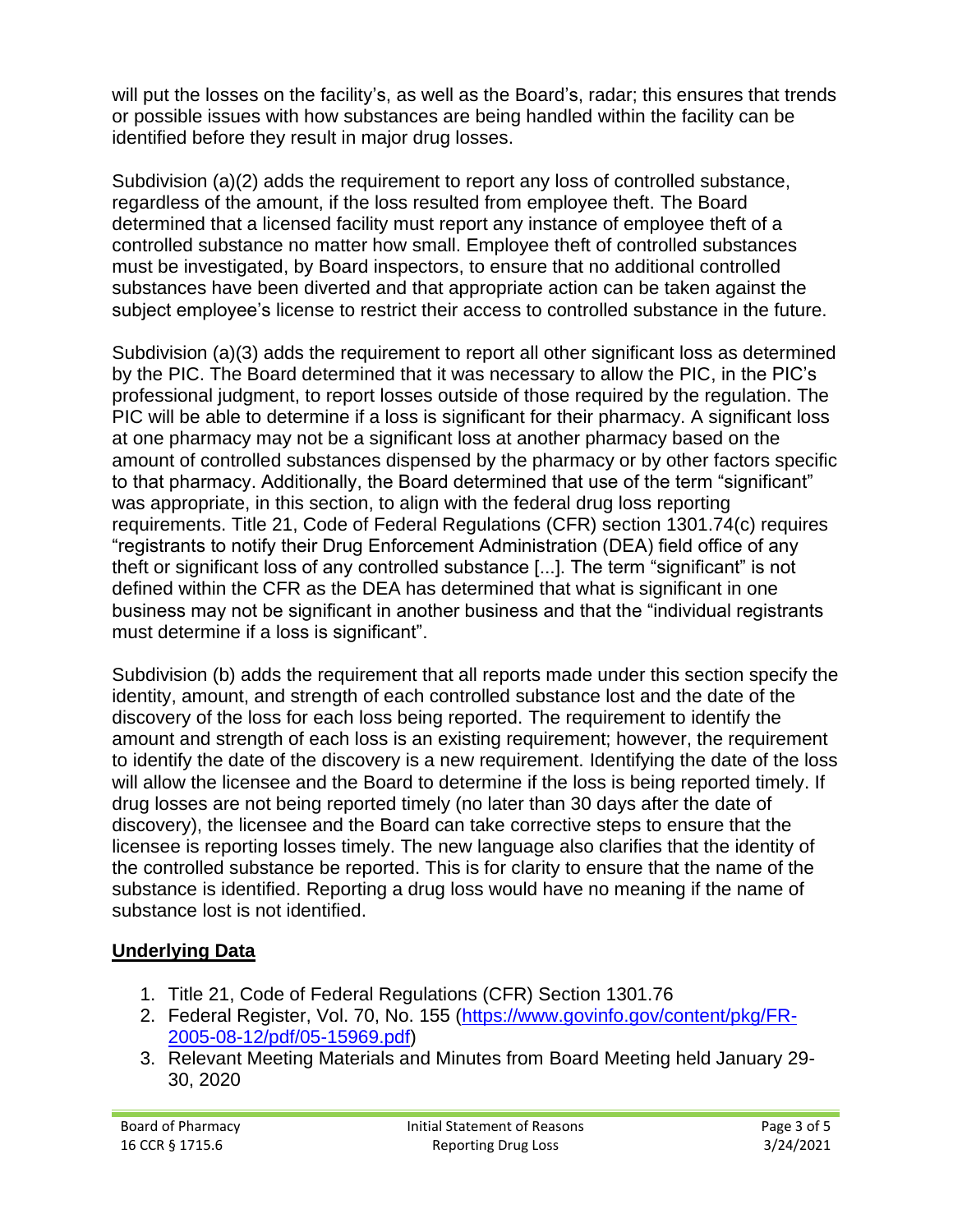- 4. Relevant Meeting Materials and Minutes from Board Enforcement Committee Meeting held January 9, 2020
- 5. Relevant Meeting Materials and Minutes from Board Meeting held November 5-6, 2019
- 6. Relevant Meeting Materials and Minutes from Board Enforcement Committee Meeting held November 5, 2019
- 7. Relevant Meeting Materials and Minutes from Board Meeting held July 24-25, 2019
- 8. Relevant Meeting Materials and Minutes from Board Enforcement Committee Meeting held July 10, 2019

## **Business Impact**

The Board made a determination that the proposed regulatory action would have no significant statewide adverse economic impact directly affecting businesses and/or employees. This initial determination is based on the absence of testimony to that effect during the development of the proposed regulation, which occurred over several months. Additionally, licensed facilities are already required to report drug losses by existing law. As detailed in the Notice, the Board has determined that this proposal will reduce the number of drug loss reports being submitted by eliminating the requirement to report "all" drug losses, as the regulation establishes a minimum threshold that is not currently specified in regulation.

# **Economic Impact Assessment:**

The Board has determined that:

- (1) this proposal will not create jobs within California;
- (2) this proposal will not eliminate jobs within California;
- (3) this proposal will not create new businesses within California;
- (4) this proposal will not eliminate existing businesses within California;
- (5) this proposal will not expand businesses currently doing business in the State of California.

Existing pharmacy law requires the owner of a licensed facility to report any loss of controlled substances to the Board within 30 days of the discovery of the loss. This proposal amends existing regulation to establish minimum thresholds for reporting, which will identify in regulation, the minimal loss reporting requirement. While the proposal does impact businesses, it will not create or eliminate jobs or businesses or expand businesses doing business in California.

The Board has determined that this regulatory proposal will not impact the health and welfare of California residents, worker safety, or the state's environment. The proposal establishes a minimum threshold for reporting drug losses not currently specified in regulation. This will eliminate the requirement to report "all" drug losses. This will reduce the quantity of drug loss reports that licensed facilities are required to submit, as they will no longer be required to report single dose losses.